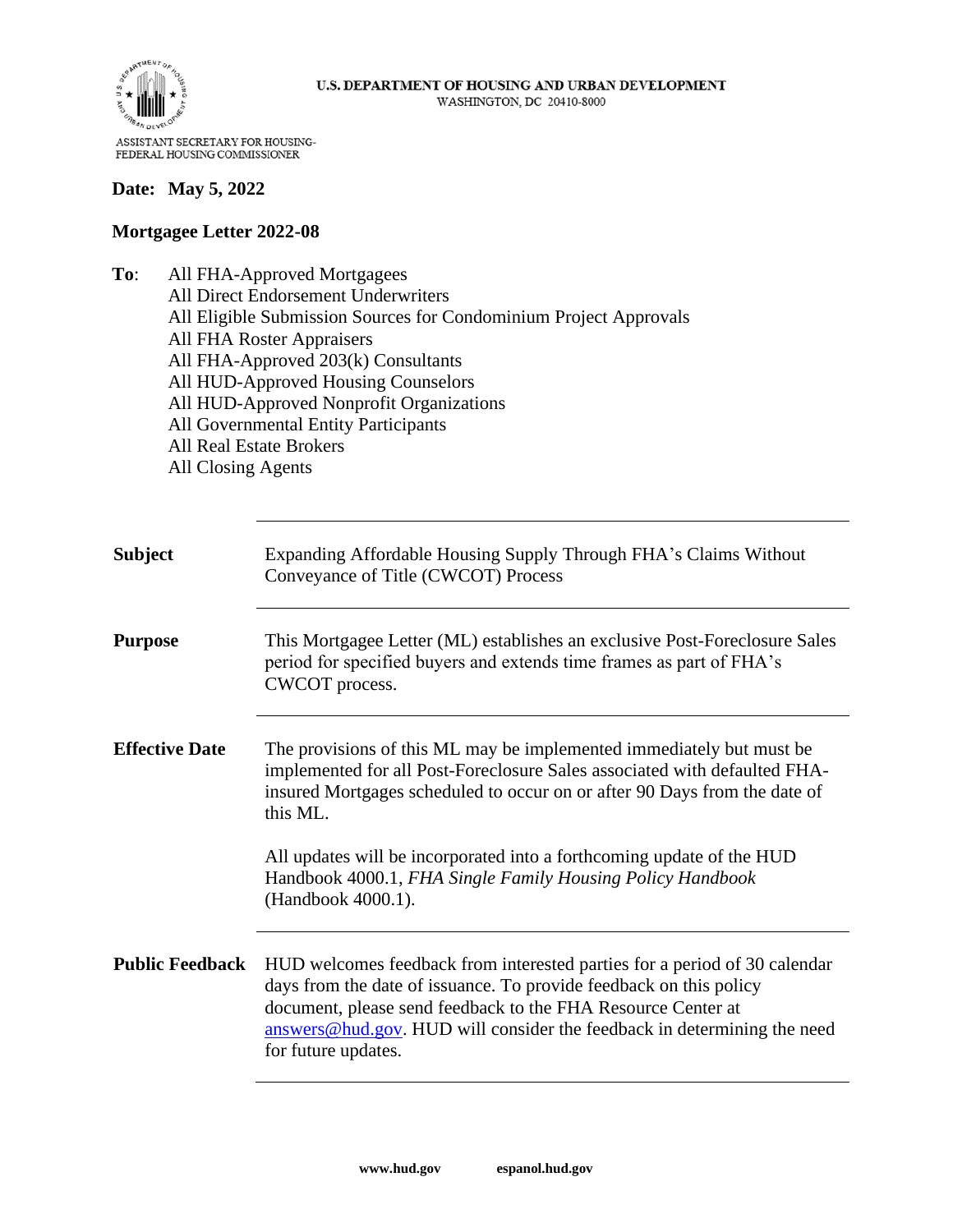| <b>Affected</b><br><b>Programs</b>  | The provisions of this ML apply to Handbook 4000.1, section III.A.2.t.ii(H),<br><b>CWCOT Post-Foreclosure Sales Efforts.</b>                                                                                                                                                                                                                                                                                                                                                                                                                                                                                                                                                                                                                                                                                                                                                                                                                                                                                                                                                                                                                                                                                                                                                                                                                                                                                                                                                                                                                                                                                                                                                                    |
|-------------------------------------|-------------------------------------------------------------------------------------------------------------------------------------------------------------------------------------------------------------------------------------------------------------------------------------------------------------------------------------------------------------------------------------------------------------------------------------------------------------------------------------------------------------------------------------------------------------------------------------------------------------------------------------------------------------------------------------------------------------------------------------------------------------------------------------------------------------------------------------------------------------------------------------------------------------------------------------------------------------------------------------------------------------------------------------------------------------------------------------------------------------------------------------------------------------------------------------------------------------------------------------------------------------------------------------------------------------------------------------------------------------------------------------------------------------------------------------------------------------------------------------------------------------------------------------------------------------------------------------------------------------------------------------------------------------------------------------------------|
| <b>Background</b>                   | The Biden-Harris Administration is committed to increasing the supply of<br>affordable housing and expanding access to homeownership for low- and<br>moderate-income homebuyers, particularly households of color. Consistent<br>with those commitments, on September 1, 2021, President Biden<br>announced steps HUD would take to make more single-family homes<br>available to individuals, families, and nonprofits rather than large investors<br>by prioritizing homeownership and creating exclusive periods during which<br>only Governmental Entities, Owner-Occupant Buyers, and HUD-approved<br>Nonprofits are able to bid on foreclosed formerly FHA-insured properties.<br>Through its CWCOT sales procedures, FHA-approved Mortgagees can sell<br>their formerly FHA-insured foreclosed properties directly to third parties,<br>and HUD will pay insurance benefits for losses to the Mortgagee. CWCOT<br>is beneficial to Mortgagees and HUD as it reduces costs for both; however,<br>typically the properties are often sold to large investors rather than Owner-<br>Occupant Buyers, HUD-approved Nonprofits, or Governmental Entities<br>that are less aware of the CWCOT program and may face constraints that<br>limit their ability to move as quickly as private investors in purchasing<br>properties made available through the CWCOT process. Therefore, HUD is<br>implementing changes to its CWCOT procedures to provide an exclusive<br>listing period as part of the Post-Foreclosure Sales period for Owner-<br>Occupant Buyers, Governmental Entities, and HUD-approved Nonprofits to<br>purchase foreclosed properties before they are offered to investors. |
| <b>Summary of</b><br><b>Changes</b> | This ML:<br>establishes an exclusive listing period for purchase by Owner-<br>٠<br>Occupant Buyers, HUD-approved Nonprofits, or Governmental<br>Entities as part of the Post-Foreclosure Sales period;<br>extends the time frame for completing a sale to these buyers to<br>provide adequate time for financing and closing;<br>adds a new section, III.A.2.t.ii(I), Single Family Default Reporting<br>Requirements for CWCOT, and renumbers subsequent sections;<br>updates the claims requirements for CWCOT in section IV.A.2.d.iv,<br>Submission of Claim Form Parts to HUD for CWCOT; and<br>updates the Single Family Default Monitoring System (SFDMS)<br>Reporting Codes and Reporting Data Elements.                                                                                                                                                                                                                                                                                                                                                                                                                                                                                                                                                                                                                                                                                                                                                                                                                                                                                                                                                                                 |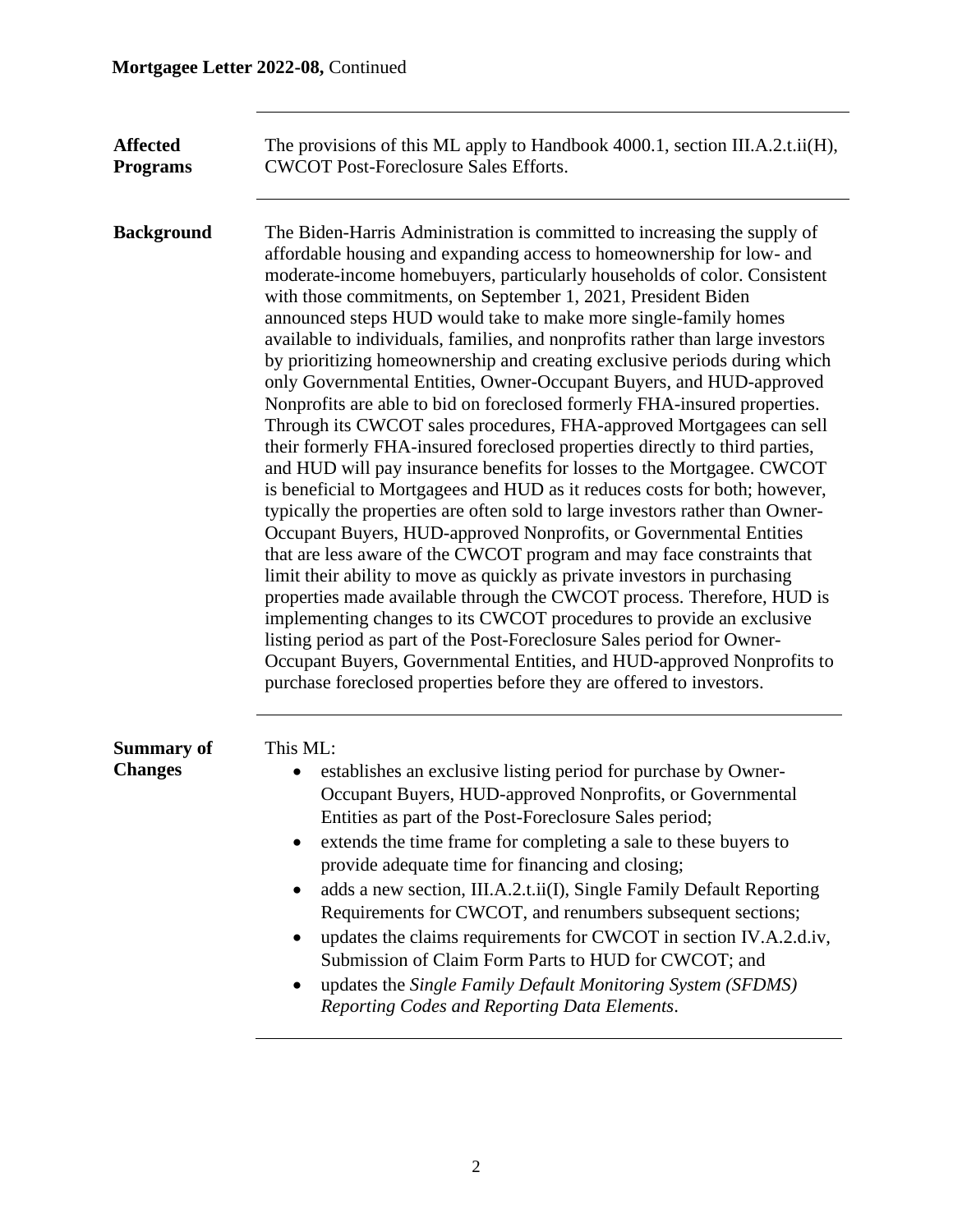| <b>FHA Single</b><br><b>Family Housing</b><br><b>Policy</b><br><b>Handbook</b><br>4000.1 | The policy changes will be incorporated into Handbook 4000.1 as follows:                                                                                                                                                                                                                                                                                                                                                                                                                                                                                                                                                                                                                                                 |
|------------------------------------------------------------------------------------------|--------------------------------------------------------------------------------------------------------------------------------------------------------------------------------------------------------------------------------------------------------------------------------------------------------------------------------------------------------------------------------------------------------------------------------------------------------------------------------------------------------------------------------------------------------------------------------------------------------------------------------------------------------------------------------------------------------------------------|
|                                                                                          | <b>Conduct of Foreclosure Proceedings (III.A.2.t.ii)</b>                                                                                                                                                                                                                                                                                                                                                                                                                                                                                                                                                                                                                                                                 |
|                                                                                          | (H) CWCOT Post-Foreclosure Sales Efforts                                                                                                                                                                                                                                                                                                                                                                                                                                                                                                                                                                                                                                                                                 |
| <b>Servicing and</b><br><b>Loss Mitigation</b>                                           | If the Property does not sell to a third party at the foreclosure sale, the<br>Mortgagee may pursue Post-Foreclosure Sales Efforts and may utilize<br>independent third-party providers to conduct such sales prior to making a<br>final decision to convey a Property to HUD.                                                                                                                                                                                                                                                                                                                                                                                                                                           |
|                                                                                          | The Mortgagee's third-party provider must indicate that the Property is<br>being sold in an "as is" condition, and the condition is unknown and may<br>include defects, possible health or safety hazards, or debris, or be located in<br>a Special Flood Hazard Area.                                                                                                                                                                                                                                                                                                                                                                                                                                                   |
|                                                                                          | Where the Property is occupied, based on the appraisal or property<br>inspection, the Mortgagee's third-party provider must clearly indicate that<br>the Property is occupied in the auction information.                                                                                                                                                                                                                                                                                                                                                                                                                                                                                                                |
|                                                                                          | (1) CWCOT Post-Foreclosure Sales Periods                                                                                                                                                                                                                                                                                                                                                                                                                                                                                                                                                                                                                                                                                 |
|                                                                                          | (a) Exclusive Post-Foreclosure Sales Period                                                                                                                                                                                                                                                                                                                                                                                                                                                                                                                                                                                                                                                                              |
|                                                                                          | Mortgagees that utilize the post-foreclosure sales efforts must list<br>the Properties for sale for an initial 30-Day period exclusively for<br>Owner-Occupant Buyers, HUD-approved Nonprofits, and<br><b>Governmental Entities.</b>                                                                                                                                                                                                                                                                                                                                                                                                                                                                                     |
|                                                                                          | Where the Property is vacant, the Mortgagee's third-party provider<br>must provide the buyer the opportunity to:<br>conduct any non-destructive tests, surveys, appraisals,<br>investigations, examinations, or inspections of the Property<br>as the buyer deems appropriate at the buyer's expense; and<br>order a search of title documents, HOA or condominium<br>association records, and other governmental and non-<br>governmental records related to the Property, and conduct<br>due diligence as to the insurability of the Property and types<br>and amounts of insurance required or desired for the<br>Property (e.g., flood, hazard, title, etc.) at the buyer's<br>expense.<br>(i) Contract Cancellation |
|                                                                                          | The Mortgagee's third-party provider must provide the buyer a                                                                                                                                                                                                                                                                                                                                                                                                                                                                                                                                                                                                                                                            |

minimum of 15 Days after the date of the sales contract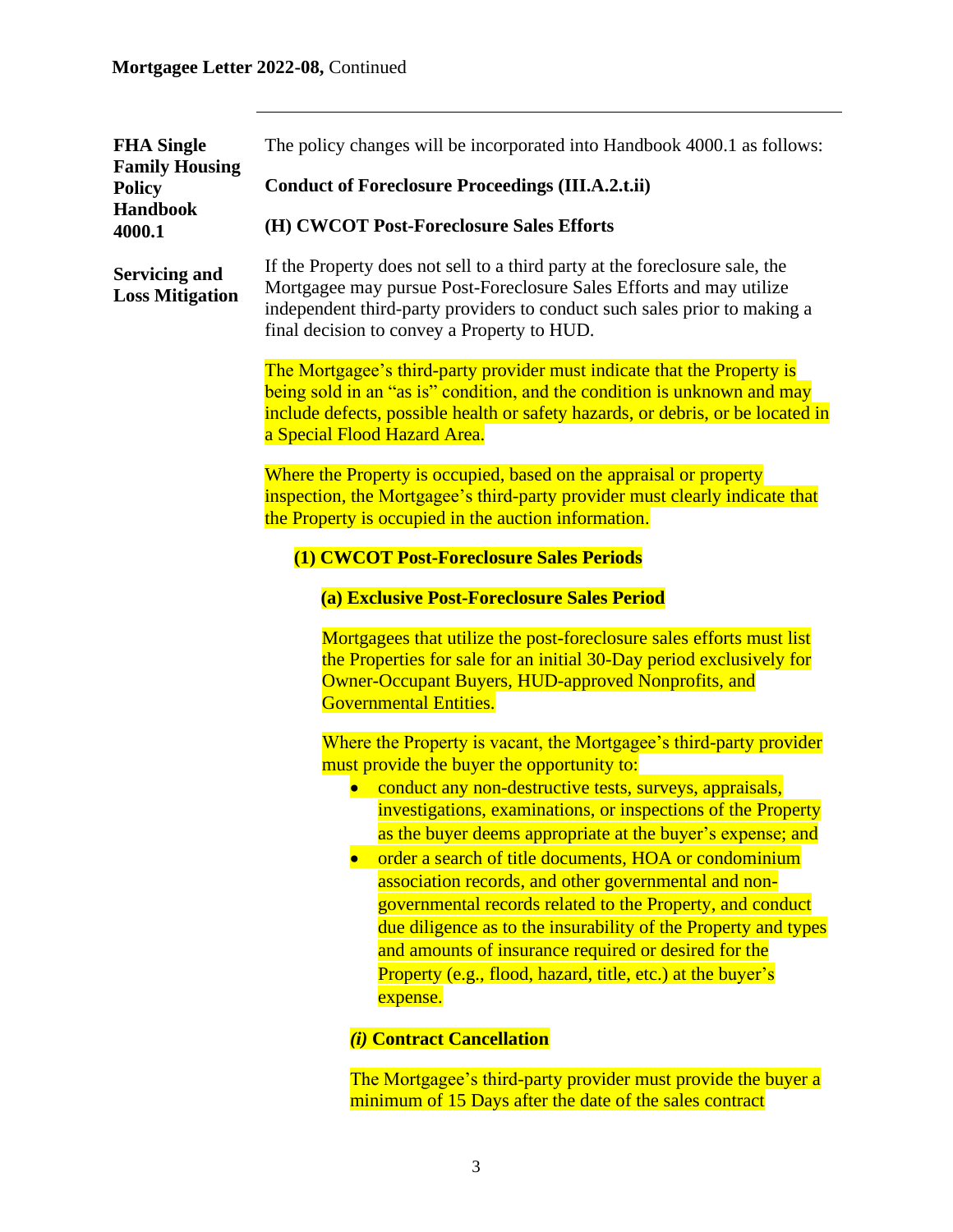ratification to cancel the sales contract due to property condition.

The Mortgagee's third-party provider must provide the buyer an opportunity to cancel the sales contract due to title issues at least seven Days prior to the closing date.

Upon timely notice of cancellation, the earnest money deposit paid by the buyer shall be returned to the buyer. If the buyer fails to furnish timely written notice of cancellation, the Mortgagee's third-party provider may consider that the buyer has elected to proceed with the transaction.

### <span id="page-3-0"></span>*(ii)* **Verification of Buyers During Exclusive Sales Period**

The Mortgagee must ensure that any successful bidder meets the following buyer type and related requirements for the exclusive sales period:

- Owner-Occupant Buyers must provide a signed statement that they intend to use the Property as their Principal Residence;
- HUD-approved Nonprofits must appear on the list of [HUD-approved Nonprofits](https://entp.hud.gov/idapp/html/f17npdata.cfm) under any of the authorizations listed; or
- Governmental Entities must provide a signed statement on their letterhead stating that they are a Governmental Entity.

# **(b) Extended Post-Foreclosure Sales Period**

If the Property does not sell during the exclusive 30-Day period, then the Mortgagee must offer the Property for sale to all third parties for an additional 60-Day period.

# **(2) Extensions of Time Frames to Engage in Post-Foreclosure Sales Efforts**

HUD will provide the Mortgagee with an automatic extension of the conveyance time frames to attempt Post-Foreclosure Sales Efforts and commence possessory action, where applicable, for 90 Days from the date the foreclosure deed is filed for recording, in circumstances where the Mortgagee complied with all foreclosure time frames.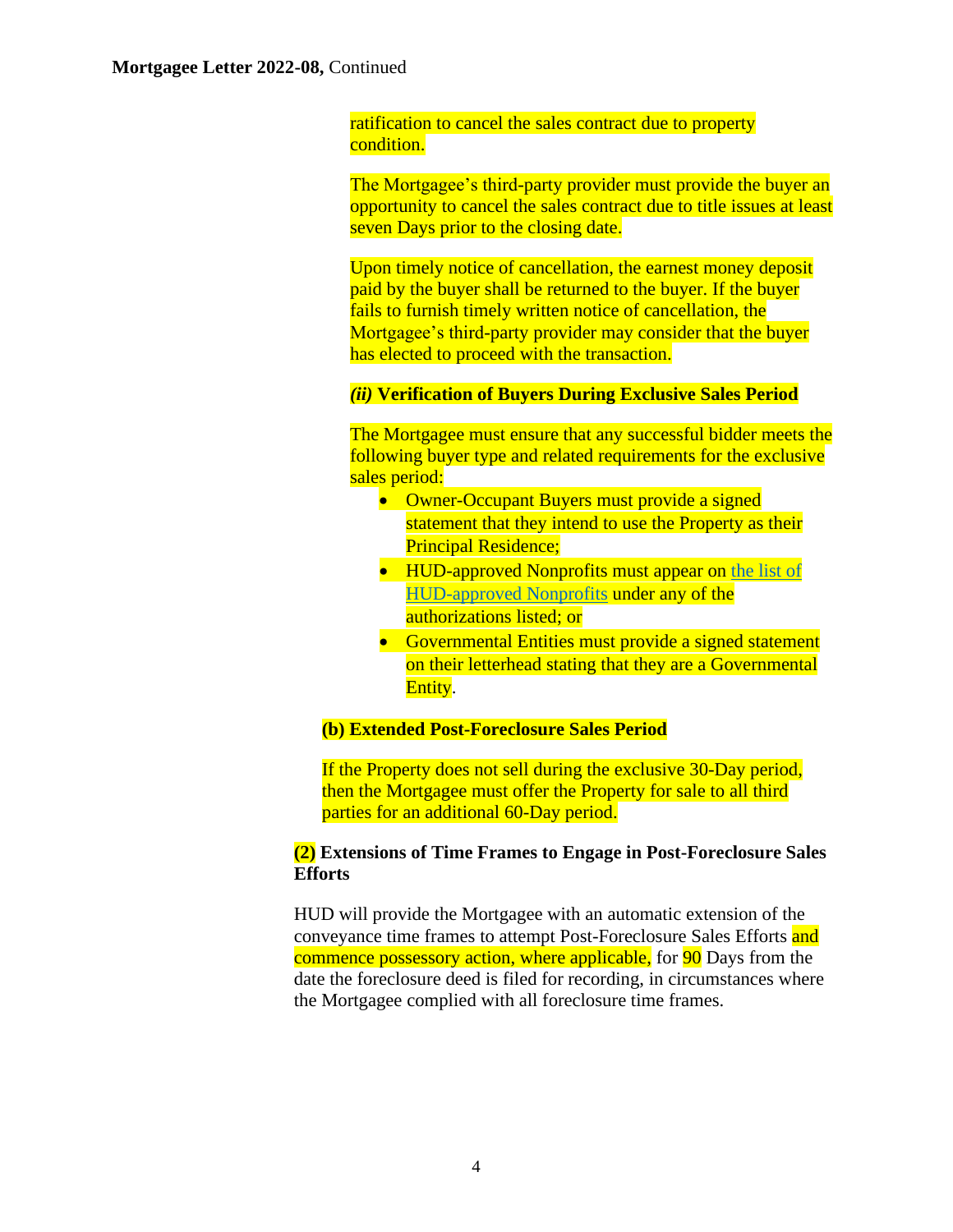## **(a) Conveyance Time Frame if Property Does Not Sell**

If the Property does not sell through the Post-Foreclosure Sales Efforts, the Mortgagee must convey the Property to HUD within 30 Days of the end of the post-foreclosure sales period.

## **(b) Extension of Conveyance Time Frame to Allow for Closing**

Where a sales contract has been ratified before the expiration of the 90-Day period, HUD will provide the Mortgagee with an additional, automatic 60-Day extension to the deadline for conveyance, from the date the sales contract has been ratified, to allow for closing of the sale.

# **(3) Preservation and Protection During Post-Foreclosure Sales Periods**

The Mortgagee must preserve and protect the Property in accordance with HUD requirements during the Post-Foreclosure Sales periods and throughout any approved extensions to deadlines for conveyance. HUD will reimburse the Mortgagee through the FHA insurance claim for all reasonable preservation, protection, and eviction expenses incurred prior to the expiration of any extension of the deadlines for conveyance, as listed in [Property Preservation Allowances](https://www.hud.gov/program_offices/administration/hudclips/handbooks/hsgh/) (III.A.2.v.iii.(B)(5)).

# **(I) Single Family Default Reporting Requirements for CWCOT**

Mortgagees must report the Delinquency/Default Status (DDS) Codes that apply to the foreclosure sale, CWCOT, or CWCOT Post-Foreclosure Sale outcomes at the end of each reporting cycle. For Properties marketed Post-Foreclosure Sale, the applicable DDS Code indicating the marketing period must be reported. For all Properties sold, Mortgagees must report the buyer type.

Mortgagees must report the DDS Codes as follows:

- Status Code 1D Post-Foreclosure Initial Exclusive Period
- Status Code 1J Post-Foreclosure Extended Sales Period
- Status Code 2U Owner-Occupant Buyer Successful Bidder
- Status Code 2N Nonprofit Successful Bidder
- Status Code 2G Governmental Entity Successful Bidder
- Status Code 2I Investor/Other Successful Bidder
- Status Code 2R Borrower Successful Bidder
- Status Code 2S Servicer Successful Bidder

Mortgagees must report one of the existing termination DDS codes at the conclusion of the default episode: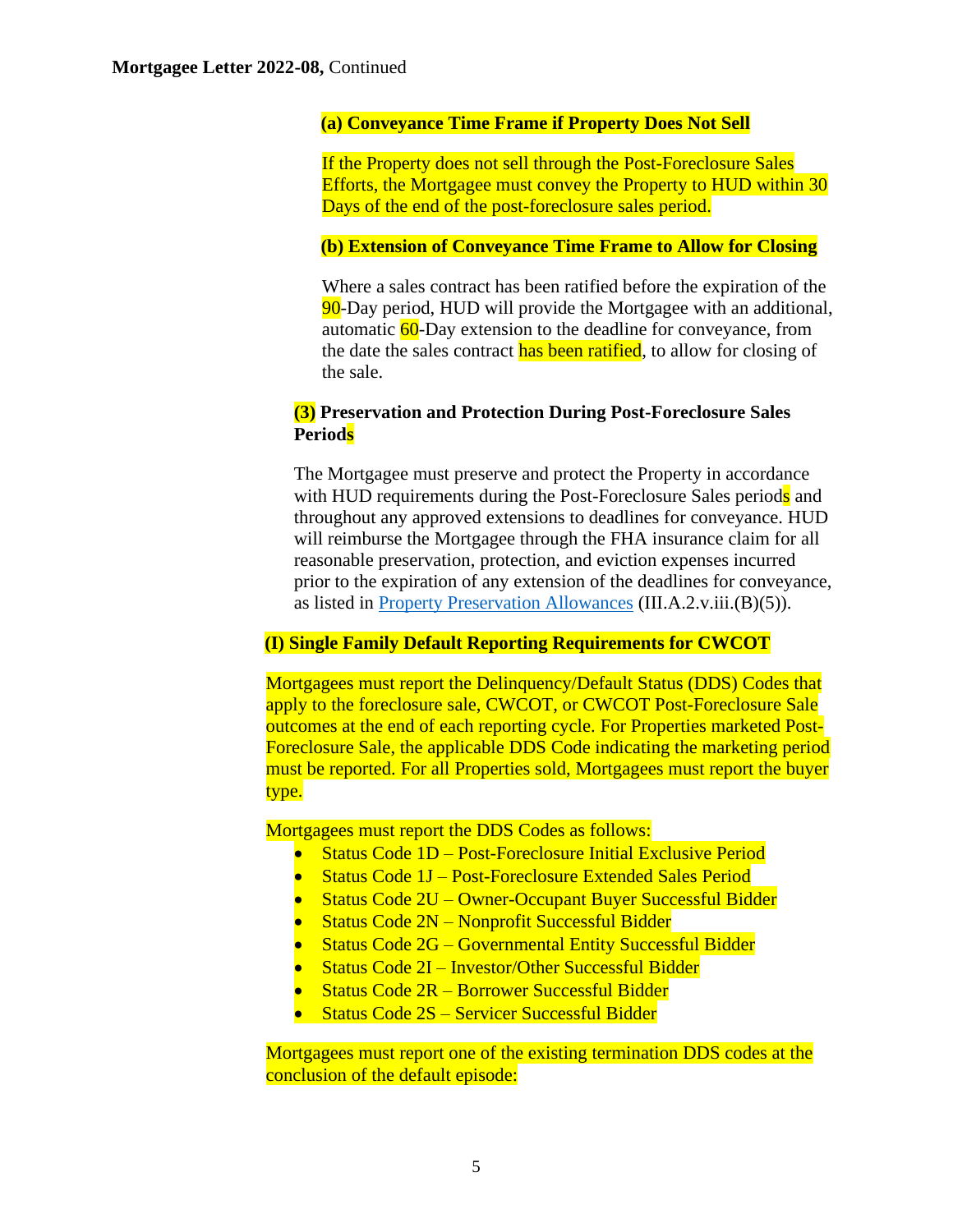|                                                                                          | Status Code 46 – Property Conveyed to Insurer; expected to follow<br>2S, 1J, or 1E when a conveyance claim will be filed with HUD.<br>Status Code 48 – Claim without Conveyance of Title; expected to<br>follow 2U, 2N, 2G, 2I, 2R, or 2S when a CWCOT claim will be<br>filed with HUD.<br>Status Code 29 – Charge-off; expected after a 2S when a Mortgagee<br>cannot pursue HUD disposition options and will not file any<br>termination claim with HUD.<br>Status Code 30 – Third-Party Sale; expected to follow 2U, 2N, 2G,<br>or 2I when no claim will be filed with HUD.<br>Status Code 73 – Property Redeemed; expected to follow 2S when a<br>borrower redeems the property, and no claim will be filed with<br>HUD.                                                                                                                                       |
|------------------------------------------------------------------------------------------|--------------------------------------------------------------------------------------------------------------------------------------------------------------------------------------------------------------------------------------------------------------------------------------------------------------------------------------------------------------------------------------------------------------------------------------------------------------------------------------------------------------------------------------------------------------------------------------------------------------------------------------------------------------------------------------------------------------------------------------------------------------------------------------------------------------------------------------------------------------------|
| <b>FHA Single</b><br><b>Family Housing</b><br><b>Policy</b><br><b>Handbook</b><br>4000.1 | The policy changes will be incorporated into Handbook 4000.1 as follows:                                                                                                                                                                                                                                                                                                                                                                                                                                                                                                                                                                                                                                                                                                                                                                                           |
|                                                                                          | Claim Type 06 - Claims Without Conveyance of Title (IV.A.2.d)<br>iv. Submission of Claim Form Parts to HUD for CWCOT                                                                                                                                                                                                                                                                                                                                                                                                                                                                                                                                                                                                                                                                                                                                               |
| <b>Claims</b> and<br><b>Disposition</b>                                                  | The Mortgagee must submit Parts A and B simultaneously no later than 30<br>Days after:<br>the date the Mortgagee acquired good and marketable title;<br>the date a third party acquired good and marketable title;<br>the date the Borrower or other party redeemed the Property;<br>٠<br>the date the redemption period expires; or<br>such other date as required by the FHA Commissioner.<br>When filing via EDI, FHA Catalyst, or FHAC, the Mortgagee must submit<br>Parts A and B no later than two Days after the date the form was prepared.<br>When submitting via FHA Catalyst or paper claim, the Mortgagee must<br>also submit Parts C, D, and E.<br>In all cases, the Mortgagee must also upload into P260:<br>all Parts of form HUD-27011;<br>the Closing Disclosure or similar legal document for post-<br>٠<br>foreclosure sales;<br>the appraisal; |
|                                                                                          | appraisal invoices;<br>a worksheet reflecting the Mortgagee's application of the CAFMV<br>based on the adjustment provided in the instructions on FHAC;<br>a third-party service fee invoice for auction services, if applicable;<br>and                                                                                                                                                                                                                                                                                                                                                                                                                                                                                                                                                                                                                           |